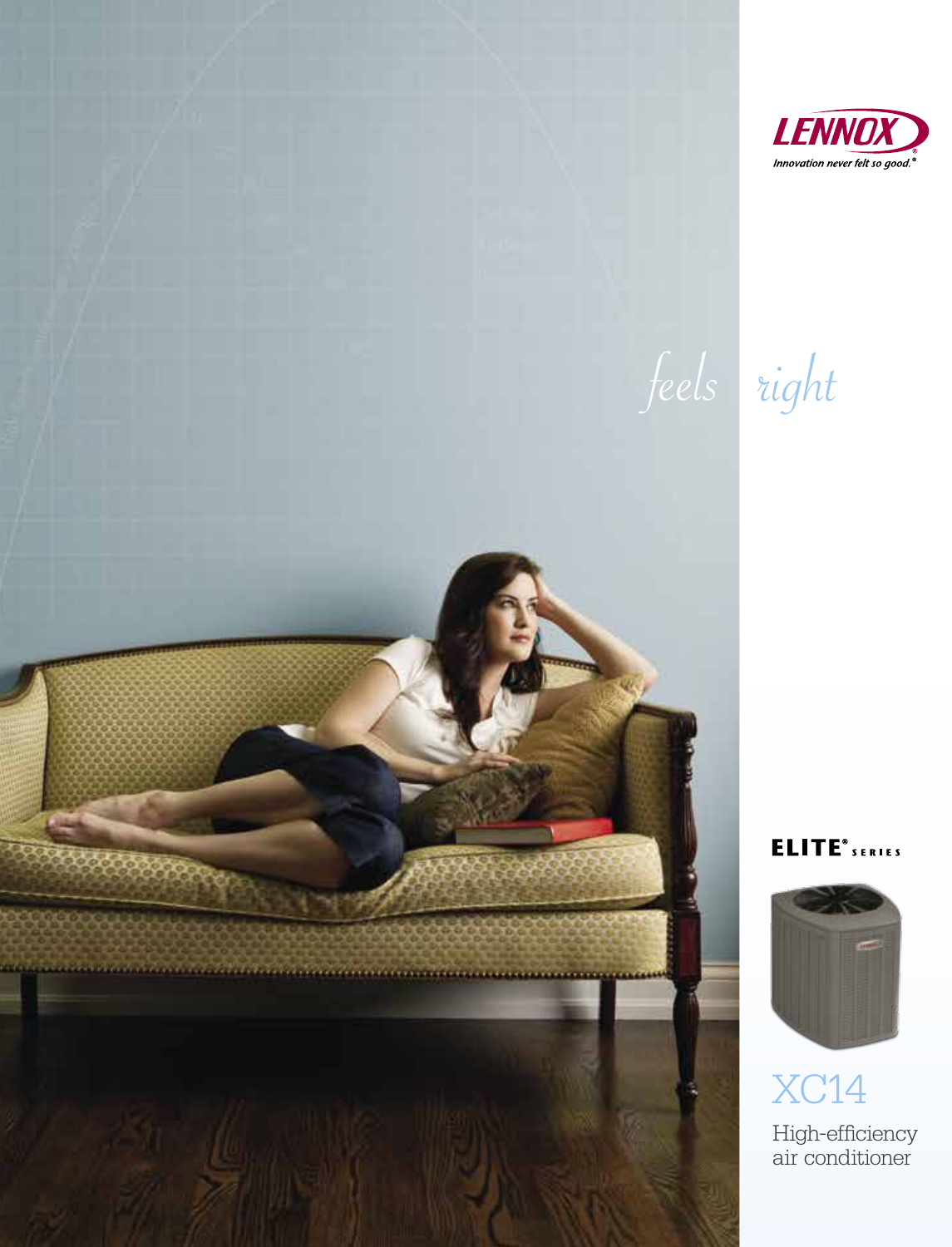# The ideal solution inside and out.

The Elite® Series XC14 air conditioner delivers cooling comfort to your home environment while also helping to lower your utility bills. Featuring a precision-engineered scroll compressor, the XC14 provides quiet, efficient and reliable performance on even the hottest days. When sweltering heat makes the outdoors unbearable, nothing feels better than comfortably spending time inside with family.

Compared to standard air conditioners, the XC14 can be up to 60% more efficient. That translates into more comfort for your energy dollar, with savings up to hundreds of dollars per year. The XC14 also features a special compressor sound-dampening system that helps ensure smooth, quiet operation.



#### Reliability you can count on, when it counts the most

The XC14 represents Lennox' ongoing commitment to deliver the highest possible level of durability. Through extensive lab testing to ensure maximum cooling output, these air conditioning units meet Lennox standards of excellence you can depend on.

## Peace of mind

The XC14 is protected by a 10-year limited warranty on the compressor and a 10-year limited warranty\* on all remaining covered components.



#### Money-saving energy efficiency

With efficiency ratings up to 16.20 SEER\*\*, the XC14 can save you hundreds of dollars each year on utility bills, compared to older or conventional units.



*SEER stands for "Seasonal Energy Efficiency Ratio" and is a measure of the cooling efficiency of air conditioners. The higher the SEER, the greater your energy savings. Typical SEER ratings start at 13.00, but the XC14 carries ratings as high as 16.20.* 

Savings chart compares the 5-year savings you can expect from a 16.00 SEER air conditioner vs. existing equipment with a 10.00 SEER rating and industrystandard equipment with a 13.00 SEER rating. The regions used to calculate household fuel and utility costs reflect a cross-section of cities in the U.S. In addition to geography, cooling costs indicated are based on 3-ton capacity specifications, with 650 cooling hours and 11.62 cents per kWh (Source: EIA National average electric rate—Rolling 12 months ending in July 2009). Your actual costs may vary depending on the weather, local fuel rates, system settings and your personal lifestyle.

\*Online equipment registration at www.lennoxregistration.com is required within 60 days of installation (except in California and Quebec) or Lennox' base warranty will apply. Applies to residential applications only. See actual warranty certificate for details.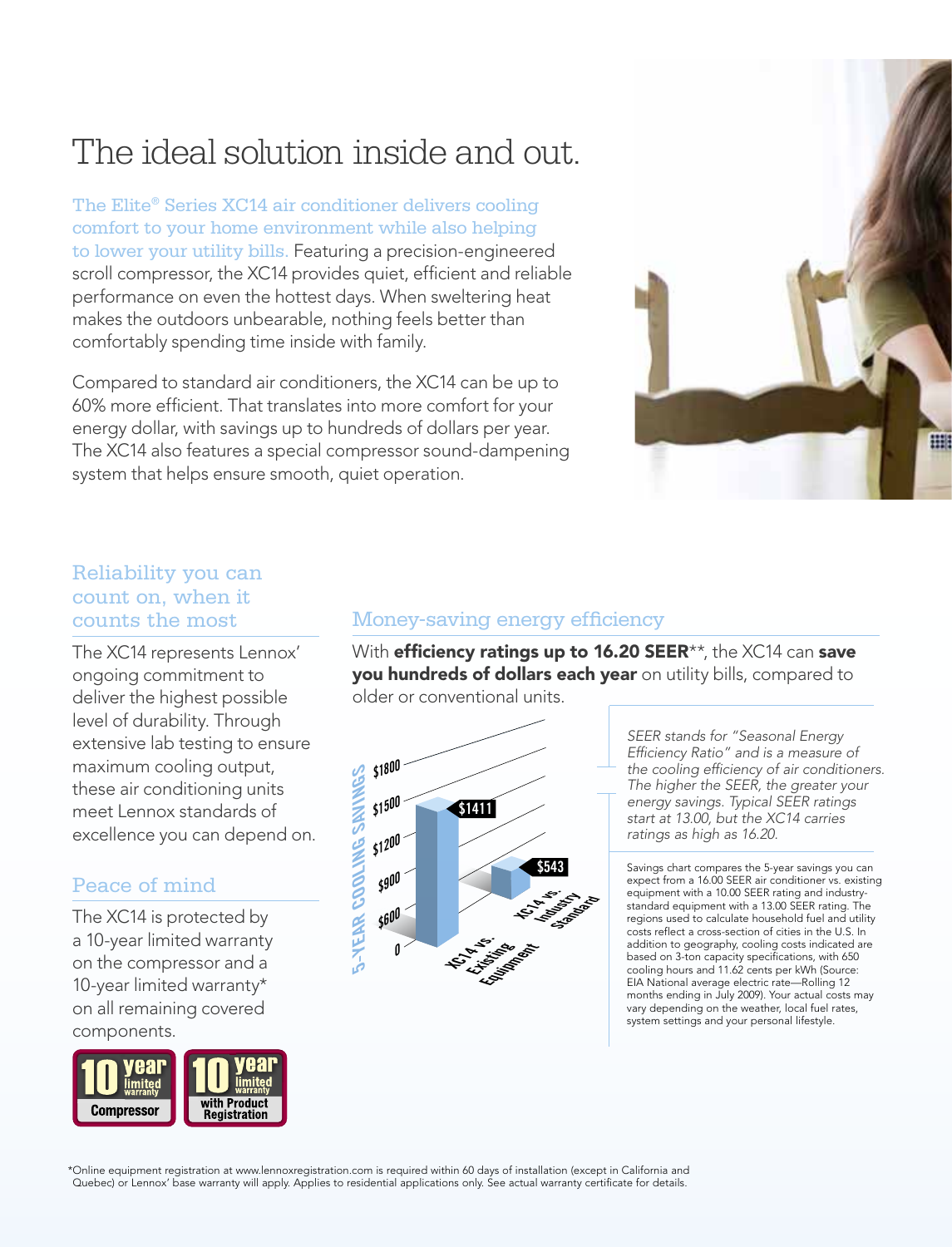

right

### A friendlier refrigerant

The XC14's scroll compressor **R-410A** uses the chlorine-free R-410A refrigerant, which meets the U.S. EPA's most stringent environmental guidelines. Lennox was one of the first HVAC manufacturers to develop R-410A as an alternative to R-22 (freon).

#### Allergy relief on warm days



The XC14 is designed to  $\left| Humiditrol \right|$  work with the Humiditrol® whole-home dehumidification

system.\*\*\* Patented Humiditrol technology helps reduce humid conditions in the home, lessening the potential for mold and mildew growth.



*The XC14 has earned the ENERGY STAR® label, which means it meets or exceeds guidelines set forth by the U.S. Environmental Protection Agency.*



*Choosing an ENERGY STAR® qualified product like the XC14 can improve your comfort, while also helping you save energy and money. For other ways to make your home more efficient, visit ItPaystoLiveSmart.com.*